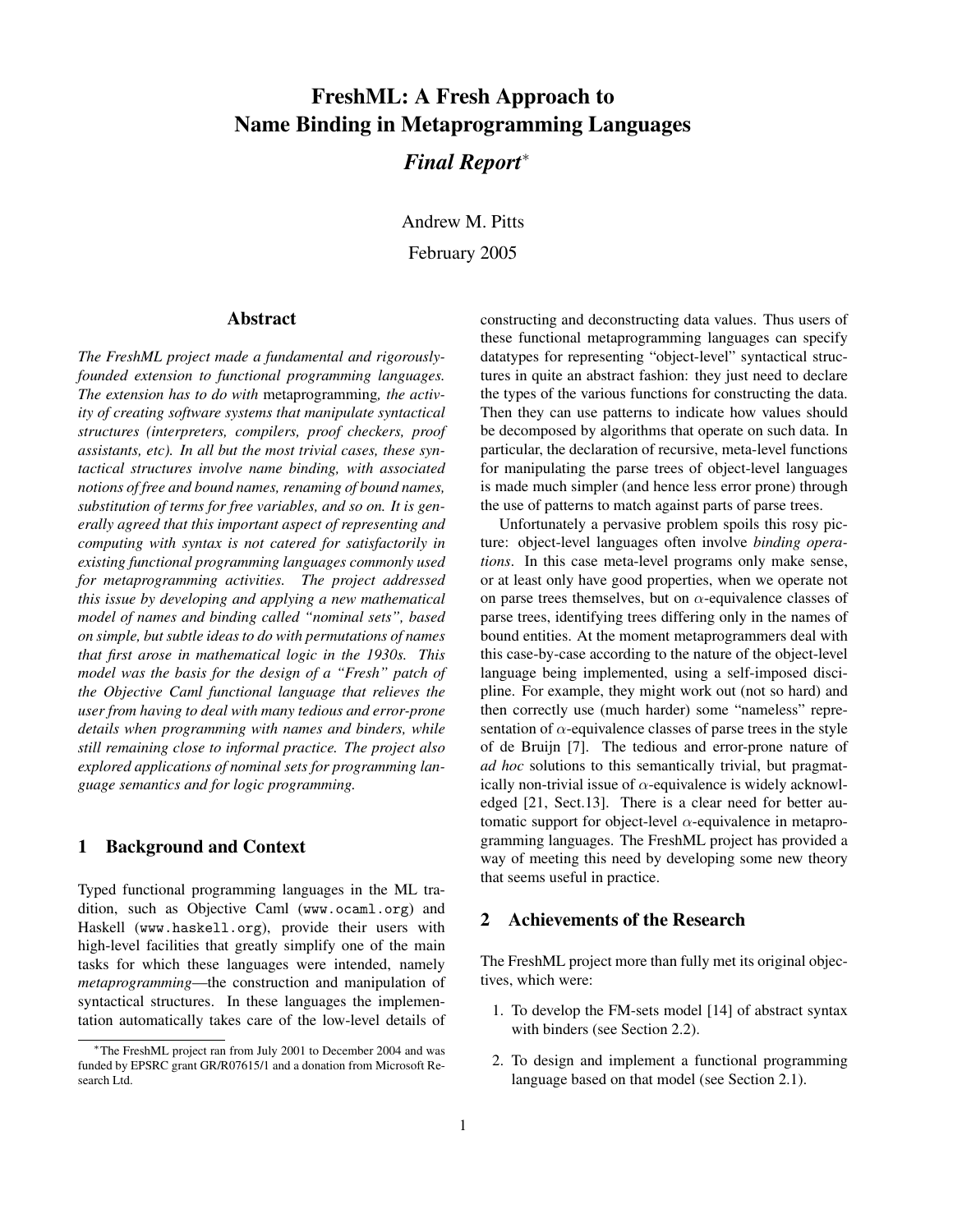3. To discover, through experimentation, whether the model and programming language provide a useful idiom for metaprogramming tasks involving syntax with binders (see Sections 2.3 and 2.4).

In fact the research also developed in ways that were unforeseen at the time the original proposal was formulated; these developments are outlined in Section 2.5.

#### **2.1 Fresh Objective Caml**

The main piece of software produced by this project is Shinwell's "Fresh" patch of the Objective Caml language. The latter is a product of INRIA Rocquencourt, who provide open access to source code, documentation and tools at www.ocaml.org. Shinwell's Fresh O'Caml [22] makes the distinctive features of FreshML, as described in [25], available in the context of what is a well-regarded and increasingly widely used general-purpose functional programming language in the ML family. Specifically, the Fresh patch extends Objective Caml with a general-purpose type construction, written  $\langle \text{Sby} \rangle$ ty, for binding names of userdeclared type bty in expressions of arbitrary type ty. This new type construction is used in declarations of types representing object-level syntax to specify information about name binding operations. For example, suppose we want to represent expressions of a small ML-like language with the following syntactic forms:

| $\boldsymbol{x}$       | value identifier                                      |
|------------------------|-------------------------------------------------------|
| fun $x \rightarrow e$  | function abstraction                                  |
| $e_1e_2$               | function application                                  |
| let $x = e_1$ in $e_2$ | local value                                           |
|                        | let rec $f x = e_1$ in $e_2$ local recursive function |

In Fresh O'Caml we can declare a new type vid of bindable names for object-level value identifiers and then declare a datatype expr for the above expressions:

```
type expr = Vid of vid
     | Fun of <<vid>>expr
     | App of expr * expr
     | Let of expr *(<<vid>>expr)
     | Ltr of
         <<vid>>((<<vid>>expr) * expr)
```
In this declaration, types (such as tell the system which data constructors are binders and how their arguments are bound. For example in let rec  $f x = e_1$  in  $e_2$  there is a binding occurrence of f whose scope is both  $e_1$  and  $e_2$ ; and a binding occurrence of x whose scope is just  $e_1$ . These binding scopes are reflected by the argument type <<vid>>((<<vid>>expr) \* expr) of the constructor Ltr in the declaration of expr. This declarative specification of binding structure is particularly useful because, as proved in [24], the design of Fresh O'Caml endows datatypes like expr with two crucial properties:

**Abstractness**: *object-level expressions represented as values of the datatype are operationally equivalent in*

Fresh O'Caml *if and only if they are* α*-equivalent in the object language.*

**Concreteness**: *values of such datatypes can be deconstructed by matching against patterns that explicitly name bound entities.*

Indeed, FreshML provides automatic language-level support for the common informal idiom which refers to  $\alpha$ equivalence classes via representative parse trees, with bound names changed "on the fly" to make them distinct among themselves and distinct from any other names in the current context of use. For example, the following Fresh O'Caml declaration of a function subst of type  $\exp r \rightarrow \text{vid} \rightarrow \exp r \rightarrow \exp r$  suffices for subst e x e' to compute (a representation of) the objectlanguage expression obtained by capture-avoiding substitution of the expression represented by e for all free occurrences of the value identifier named x in the expression represented by e'.

```
let subst e x =let rec s e' =match e' with
   Vid x1 \rightarrow if x1 = x then e else e'
| Fun(\langle x_1 \rangle > 0) -> Fun(\langle x_1 \rangle > (s \ e_1))
| App(e1, e2) -> App(s e1, s e2)
| Let(e1, <<x1>>e2) ->
      Let(s e1, \langle x_1 \rangle > (s e2))
| Ltr(<<f>>(<<x1>>e1, e2)) ->
      Ltr(<\langle f \rangle > (<\langle x1 \rangle > (s \ e1), \ s \ e2))in s
```
This declaration not only endows subst with the expected properties, but is remarkably simple compared with how capture-avoiding substitution must be defined in preexisting languages that are commonly used for metaprogramming tasks. In particular, in the above declaration the clauses dealing with substitution under a binder only have to specify the result when the bound name is sufficiently fresh.

A distinguishing feature of the FreshML-style representation of object-level binders is that it uses a meta-level binary operation  $\langle \langle - \rangle$  on names and values (combined with the ability to declare local fresh names), rather than a meta-level binding operation. This is in contrast to previous, "functional" approaches to representing object-level syntax modulo  $\alpha$ -conversion, either based on meta-level typed  $\lambda$ -calculus [16], or on de Bruijn indexes/levels and presheaves [9] and seems to account for the expressiveness of the FreshML approach: the user of Fresh O'Caml gets expressive linguistic tools for manipulating binders that not only respect  $\alpha$ -conversion, but also seem rather close to informal, "pencil-and-paper" practice.

#### **2.2 Nominal sets and domains**

Fresh O'Caml's novel features arise from a mathematical model of fresh names and name binding that was introduced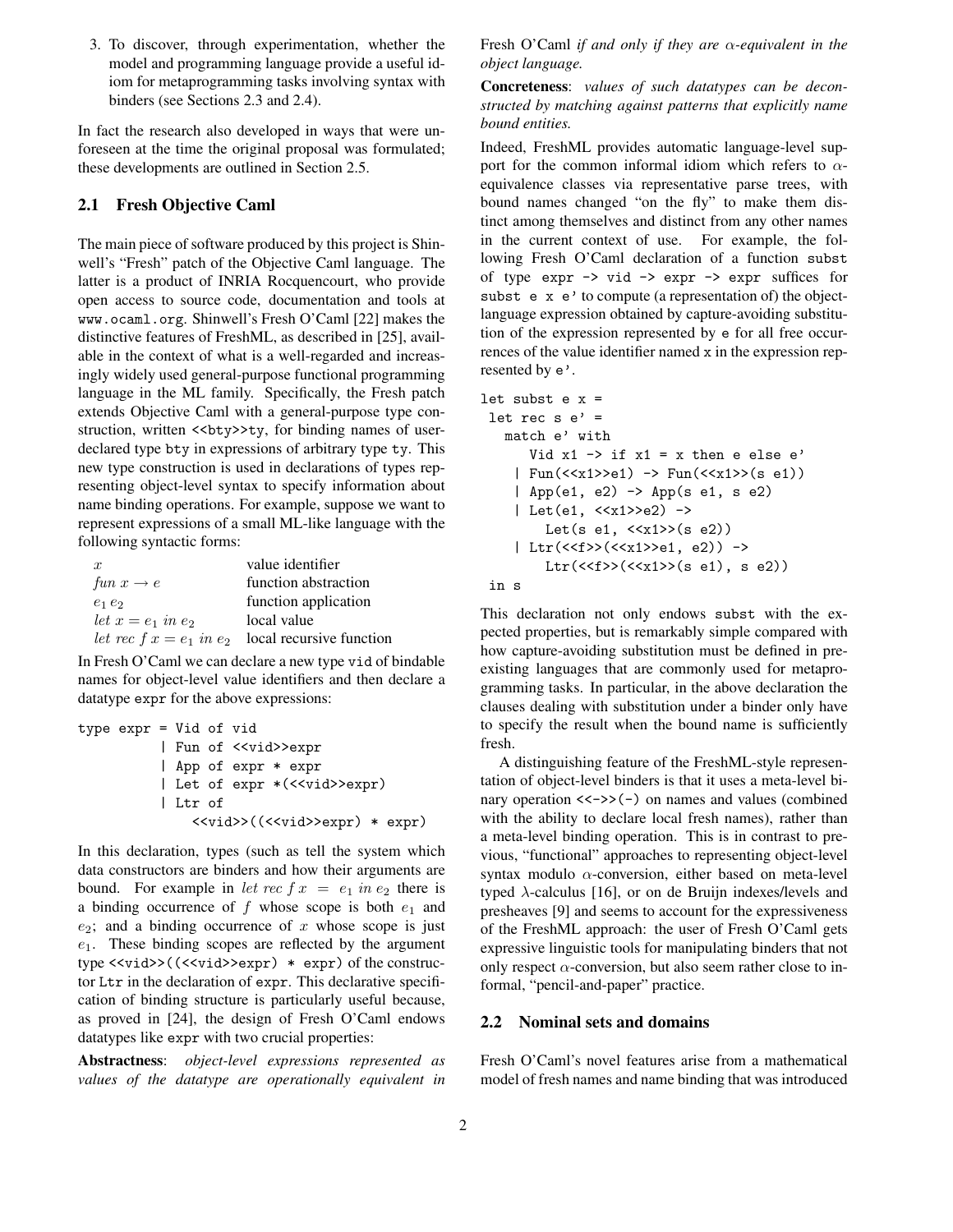in [14] and which makes use of the classical Fraenkel-Mostowski permutation model of set theory. That paper expresses its results in terms of a non-standard axiomatic set theory and our experience is that this formalism impedes the take up of the new ideas within computer science. Therefore we have developed an essentially equivalent, but more concrete description of the model as standard sets equipped with some simple extra structure (a permutation action for which every element of the set has "finite support"). These so-called *nominal sets* are introduced in [17]. The paper [24] and Shinwell's thesis [23] develop the rudiments of Plotkin-Scott style domain theory in nominal sets. This combines the ability to solve recursive domain equations with interesting new domain constructors for name abstraction and dynamic allocation of names. The new domain theory is used to prove that FreshML correctly represents syntactical data modulo  $\alpha$ -equivalence. One of the exciting features of this domain theory is that it provides a notion of "support" that generalises the notion of "set of free variables" from syntactical data to abstract mathematical objects, such as extensional functions of higher type. This opens up new possibilities for the denotational semantics of computations on *open* expressions, such as occurs in *normalisation by evaluation* and *type-directed partial evaluation* [8], and for programming languages that mix syntax and semantics, such as *multi-staged metaprogramming* [21]. Much of the theory of "nominal domains" remains to be developed and applied.

#### **2.3 Case studies**

Fresh O'Caml sources, documentation and examples are available at www.fresh-ocaml.org. We have used the language for a number of case studies: type inference algorithms; normalisation-by-evaluation for untyped  $\lambda$ -calculus and for Girard-Reynolds polymorphic  $\lambda$ -calculus; and the calculation of labelled transitions in the Milner-Parrow-Walker  $\pi$ -Calculus (see [13]). We have also used it in as yet unpublished joint work with Sheard (PSU, Oregon) to explore the denotational semantics of MetaML [26, 21]. This work showed up one of the strengths of Fresh O'Caml: it is extremely useful for rapidly prototyping algorithms that have to manipulate expressions with free names (semanticsbased interpreters for MetaML, in this case). Since it allows one to remain quite close to familiar informal practices concerning bound names, new implementation ideas can be tried out quickly; but at the same time one avoids getting bogged down in the error-prone book-keeping usually associated with respecting  $\alpha$ -conversion of explicitly given bound names. This also make Fresh O'Caml useful as a teaching aid; we have used it as an adjunct to a thirdyear undergraduate course on type systems (www.cl.cam. ac.uk/Teaching/2004/Types/).

The biggest test of Fresh O'Caml so far has been conducted in collaboration with the Acute project (www.cl. cam.ac.uk/users/pes20/acute/) at Cambridge and

INRIA Rocquencourt. Acute is a language with features for typed distributed communication [20]. Its prototype implementation is of the order of 20,000 lines of Fresh O'Caml code. This represents a substantial experiment in using the FreshML constructs for programming with explicit names and binders. The collaboration has led to a more robust Fresh O'Caml implementation and has brought out several issues that are important for its large-scale use: the importance of delayed permutations for performance, nameindexed hash tables, and name-variety-indexed binders. Solutions for all of these have been proposed and will be investigated as part of the EPSRC project beginning in 2005 on *Naming, Distribution, and Versioning: Programming Language Design and Implementation* (GR/T11715), led by Sewell.

#### **2.4 Nominal logics**

Beyond its application to the design and properties of Fresh O'Caml, the theory of nominal sets has the potential to improve both the state of the art and the state of mechanised support for the ubiquitous issues of *naming*, *name binding*, *locality* and *freshness of names* in programming language semantics (both operational and denotational semantics). In order to realise that potential it is first necessary to develop formal logics that express the way that these things are dealt with using nominal sets. So we investigated such logics as part of the FreshML project. In [12], Gabbay describes a higher-order logic, FM-HOL, that bears the same relationship to (a generalised version of) Fraenkel-Mostowski set theory as does Church's higherorder logic to classical set theory. In [11], he reports on his development of machine-assistance for proving theorems in FM-HOL, using Paulson's generic theorem proving environment Isabelle (www.cl.cam.ac.uk/Research/HVG/ Isabelle/). An alternative approach (as yet unpublished) has recently been taken by Urban. Rather than developing a new Isabelle object-logic, he uses the standard and extensive Isabelle/HOL logic to develop the properties of nominal sets relevant to programming semantics, such as its principle of induction for structure modulo  $\alpha$ equivalence [14, Theorem 6.8]. Both of these efforts have highlighted how useful it would be to have the nominal logic notions of "name-permutation" and "finite support" built into the *metalogic*. There are theoretical issues to be solved to achieve this; but the main obstacle is practical: re-engineering a major theorem-proving system such as Isabelle is a huge undertaking.

#### **2.5 Nominal computational logic**

Our experience using nominal sets shows that the "freshness" of a name with respect to an element of a nominal set emerges as a central concept, even though it is defined in terms of simpler things (name-permutation and quantification over finite sets of names). By taking name-freshness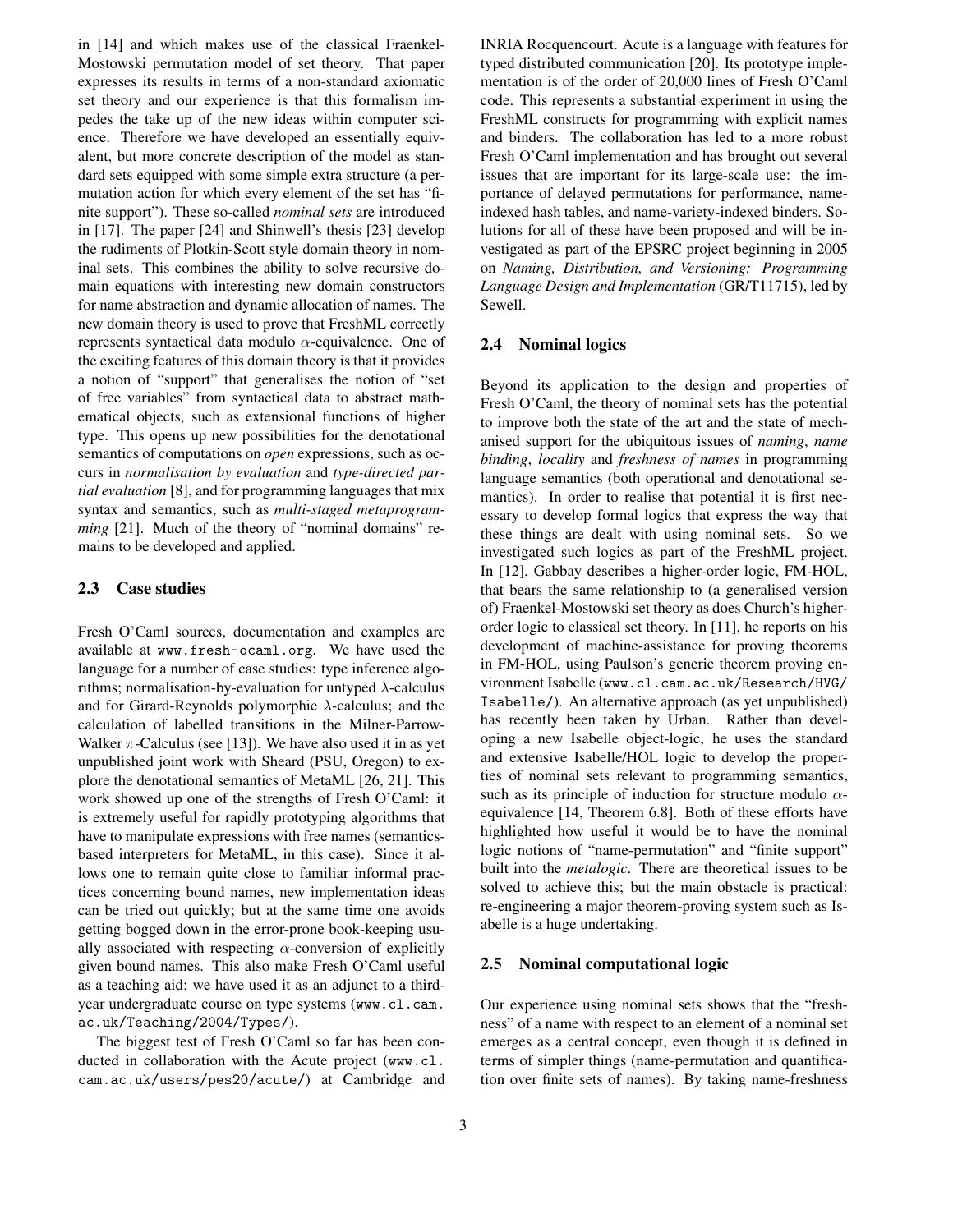as well as name-permutation as primitive, Pitts was able to develop a first-order theory, *nominal logic* [17], which is incomplete, but nevertheless seems to capture the practically important aspects of modelling names and binders using nominal sets. This first-order nominal logic also turned out to have interesting applications for fully automatic (rather than machine-assisted) computational logic, as we now describe.

By examining the equational part of nominal logic, Urban, Pitts and Gabbay developed a generalisation of firstorder unification to the practically important case of equations between terms involving binding operations [28]. A substitution of terms for variables solves such an equation if it makes the equated terms  $\alpha$ -equivalent, i.e. equal up to renaming bound names. For the applications they have in mind (computing with rule schemas in structural operational semantics), one must consider the simple, textual form of substitution in which names occurring in terms may be captured within the scope of binders upon substitution. They are able to use the approach to binding characteristic of this project, in which bound entities are explicitly named (rather than using nameless, de Bruijn-style representations), and yet get a version of this form of substitution that respects  $\alpha$ -equivalence and possesses good algorithmic properties. They achieve this by adapting two existing ideas. The first one is terms involving explicit substitutions of names for names, except that they only need to use explicit *permutations* (bijective substitutions). The second one is that the unification algorithm should solve not only equational problems, but also problems about the freshness of names for terms. They show that there is a simple generalisation of classical first-order unification problems to this setting which retains most of the latter's pleasant properties: unification problems involving  $\alpha$ -equivalence and freshness are decidable; and solvable problems possess most general solutions. (However, the most efficient algorithm for nominal unification known so far is quadratic rather than linear in the size of the problem.)

Following on from this, Cheney and Urban have developed a prototype logic programming language, AlphaProlog, for declaring and querying relations between terms modulo  $\alpha$ -equivalence [6]. AlphaProlog not only relies on the unification algorithm from [28], but also on the proof theory of nominal logic developed by Cheney and Gabbay [10, 5]. Some initial difficulties reported in [27] seem to have been overcome [4]; but much remains to be understood about the expressive power and practical utility of this extension of logic programming.

## **3 Project Plan Review**

**Comparison with original plan** When this project began we planned just to implement a prototype version of FreshML containing some, but not all the features of a fullyfledged ML-like language. One of the novel features envisaged in the original design of FreshML [18] was to enforce

the condition "freshly chosen names do not occur in the support of the final result". This was to be achieved through an extension of ML's usual type inference at compile-time, by deducing information about a relation of *freshness* of names for expressions that is a decidable approximation to the (in general undecidable) nominal sets notion of "not-in-thesupport-of". The result is a *pure* functional programming language: static freshness inference ensures the dynamics of replacing insufficiently fresh names on the fly is referentially transparent. Purity makes reasoning about program properties simpler and is desirable, but our static freshness inference which achieved it had a drawback: since freshness is only an approximation of "not-in-the-support-of", the type-checker inevitably rejects some algorithms that do in fact respect  $\alpha$ -conversion of bound names. In trying to "program round" this difficulty in specific examples, we made a key discovery: perhaps surprisingly, static freshness inference is not necessary for the crucial Abstractness property mentioned in Section 2.1 to hold. We can have Abstractness in the presence of the Concreteness property also mentioned there, so long as the operational semantics of [18] is modified to make the declaration of fresh bindable names *generative* like some other sorts of names (references, exceptions and type names) are in ML. (This fact is not at all obvious and requires proof, which we finally gave, after some false starts, in [24].) Ditching freshness inference at the expense of a moving to a less "pure" functional programming language was a huge win. It enabled us to integrate the simplified FreshML design into the fullyfledged Objective Caml language, making experimentation much easier and user-adoption much more likely. (For example, the Acute work mentioned in Section 2.3 would have been impossible without this development.)

**Staff** The original Project Plan called for an experienced Research Associate to carry out FreshML design and implementation work. Despite considerable efforts, we failed to recruit at the post-doctoral level and fell back on employing Mark Shinwell as a post-graduate Research Assistant. The money saved by this lower-level appointment enabled us to employ Murdoch Gabbay as a Research Associate to work on the theoretical and theorem-proving aspects of the project for two years rather than the one year originally envisaged (at the expense of also not employing 5% of a Computer Officer and Administrator). On leaving the project, Gabbay moved to the INRIA Futurs Laboratory in Paris as a research fellow. As it turned out, appointing Shinwell as a Research Assistant was very effective. Not only did he implement Fresh O'Caml, but he also completed a PhD thesis [23] containing a very interesting blend of theory and practice, which was successfully defended in February 2005. Shinwell is being employed as a Research Associate on a new project beginning in 2005 (see Section 7). Mike Gordon was named as a co-investigator in the original Project Plan, but played less of a role than planned: this was due to the fact that our case studies concentrated on functional metaprogramming and not, as originally envisaged,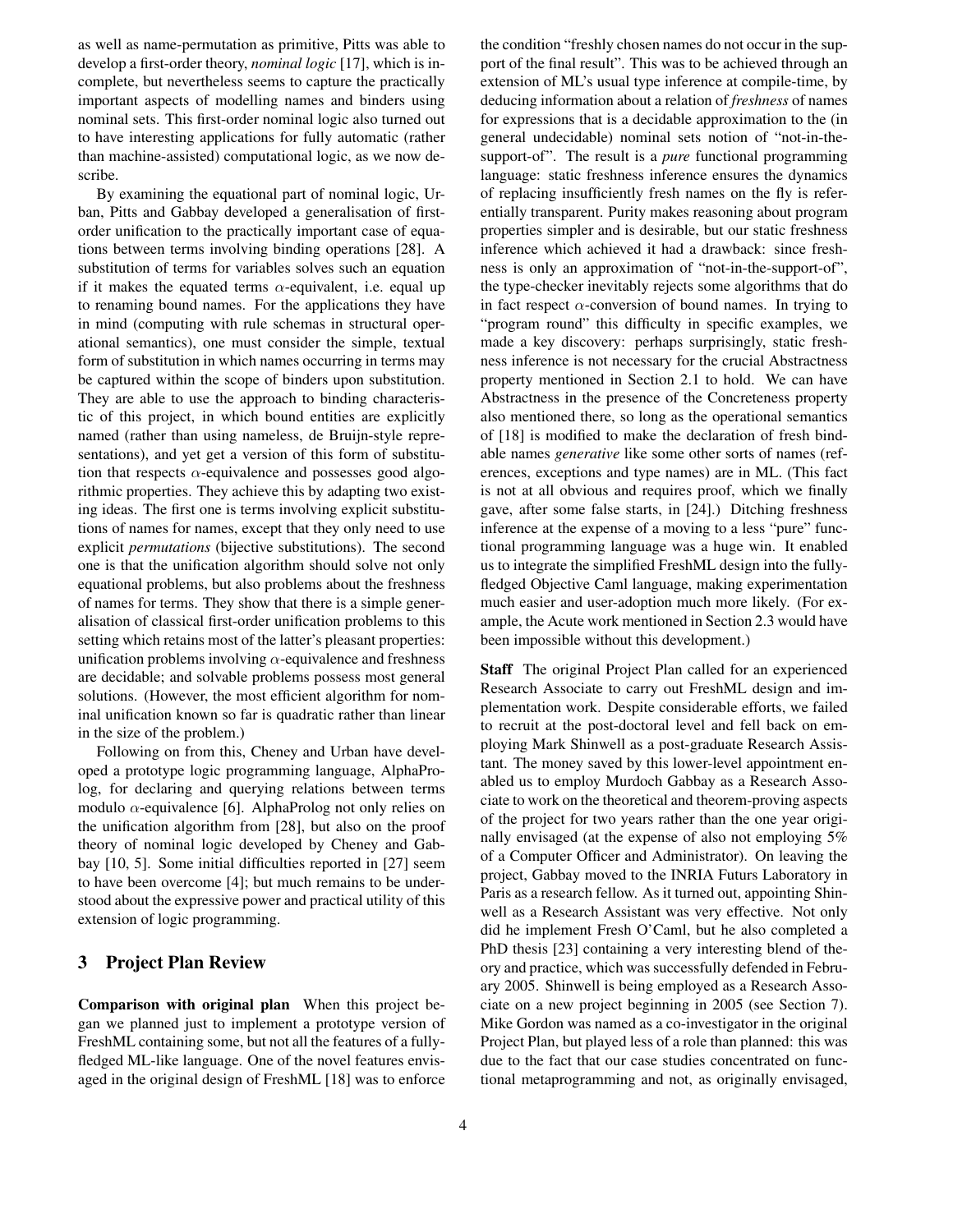also on building prototype theorem-proving systems.

**Collaboration** The project interacted with the Programming Principles and Tools group at Microsoft Research Cambridge—particularly Simon Peyton Jones, Mark Shields (now at Galois Connections Inc, USA) and Nick Benton. (This group employed Mark Shinwell as an intern prior to his employment on this project.) With Simon Peyton Jones and Mark Shields, and also Koen Claessen (Chalmers), we explored issues to do with the implementation of FreshML and in particular the possibility of a call-by-need version. The desirability of such a "Fresh-Haskell" seems clear enough, but more work is needed to understand whether there are efficient lazy implementations of FreshML's characteristic name-permutation operations; furthermore Haskell puts great store on encapsulating impure effects, whereas we have found the way Fresh O'Caml mixes up dynamic creation of fresh names with expression evaluation to be very convenient. As a result of Pitts' visit to Portland, Sheard has produced a useful Haskell library that provides a "poor man's" version of FreshML's characteristic features without having to re-implement Haskell itself. We also had discussions with Benton about the domain theory that we developed in nominal sets (Section 2.2); this has been used by Benton and Leperchey as the basis of a new analysis of program equivalences in higher-order functional programming with local state [2].

Pitts and Gabbay also collaborated on nominal logic with Christian Urban, Michael Norrish (both Research Fellows funded by Cambridge Colleges) and James Cheney. Cheney was a graduate student from Cornell University who accompanied his advisor Morrisett on a visit to Cambridge in 2003; he subsequently went on to complete a PhD thesis on nominal logic [5], containing important results for the work described in Section 2.5.

## **4 Research Impact and Benefit to Society**

The most important impact of this project has been to promote within the programming languages research community the fundamental ideas behind the nominal sets model the use of name-permutations and the notion of "finite support"—as best-practice when dealing with syntactical structure involving names and binders. There is already evidence of their take-up among researchers: they have been used by Caires and Cardelli in their spatial logic for concurrency [3]; by Abramsky *et al* [1] in the context of their games semantics to solve a long-standing full abstraction problem to do with dynamic allocation of names; by Schöpp and Stark [19] in a dependent type theory with names and binding; and (indirectly) by Nanevski and Pfenning in their work on modal types in functional metaprogramming [15]. However, it is very difficult to change the existing orthodoxy, which relies on (total) functions to represent binders, because of the legacy of mature systems based upon that method of representation (whose drawbacks we discussed at the end of Section 2.1). Nevertheless, we believe the

ideas behind the nominal sets model are sufficiently simple to stand a good chance of being widely adopted as standard tools by people who create and use formal descriptions of programming languages and logics. We plan to promote them through expository material and teaching (see Section 6); and Harper (CMU) is using them in a forthcoming graduate text on *Programming Languages: Theory and Practice* (www.cs.cmu.edu/~rwh/plbook/, Chapter 5).

For our main software product, Fresh O'Caml, to itself have a lasting impact outside the research community would require it to be folded in to a future release of the Objective Caml language. The changes made by the current Fresh patch are too great and too inefficient for there to be much prospect of that happening at the moment; the situation may change after further development as part of the *Naming, Distribution, and Versioning* project (see Section 7). In fact we believe that, rather than a general-purpose programming language, the development of domain-specific tools for metaprogramming based on the ideas of FreshML are probably the way ahead.

## **5 Explanation of Expenditure**

There was no significant variation from the original spending plans other than described in the paragraph on Staff in Section 3. The donation from Microsoft Research Ltd was used to fund: the visit of Koen Claessen from Chalmers University during November 2001; a graduate internship for Peter White during the summer of 2002 to work on the FreshML implementation; the visit of Pitts to OGI (Portland, Oregon) for October 2003; and for various projectrelated conference travel.

## **6 Dissemination Activities**

Papers arising from the research carried out by the FreshML project have so far been published in the journals *Information and Computation* [17], *Theoretical Computer Science* [28, 24] and *Formal Aspects of Computing* [14]. Conference papers and talks were given at the following international conferences and workshops: TACS 20001, Sendai, Japan (invited); Workshop on 35 years of Automath, Heriot-Watt, Edinburgh (refereed) [12]; ICALP 2002, Malaga, Spain (invited); MERLIN 2003, Uppsala, Sweden (refereed) [22]; ICFP 2003, Uppsala, Sweden (refereed) [25]; CSL'03 & KGC, Vienna, Austria (refereed) [28]; APPSEM 2004, Tallinn, Estonia (refereed) [24]; CTCS 2004, Copenhagen (invited); SOS 2004, London (invited).

Urban gave a course on "Nominal Reasoning" at the 16th European Summer School in Logic, Language and Information (ESSLLI 2004), Nancy, France, August 2004. Pitts will give a course on "Nominal Syntax and Semantics" at the Summer School of the EU Thematic Network on Applied Semantics II (IST-2001-38957) to be held at Frauenchiemsee, Germany, in September 2005. In connection with the